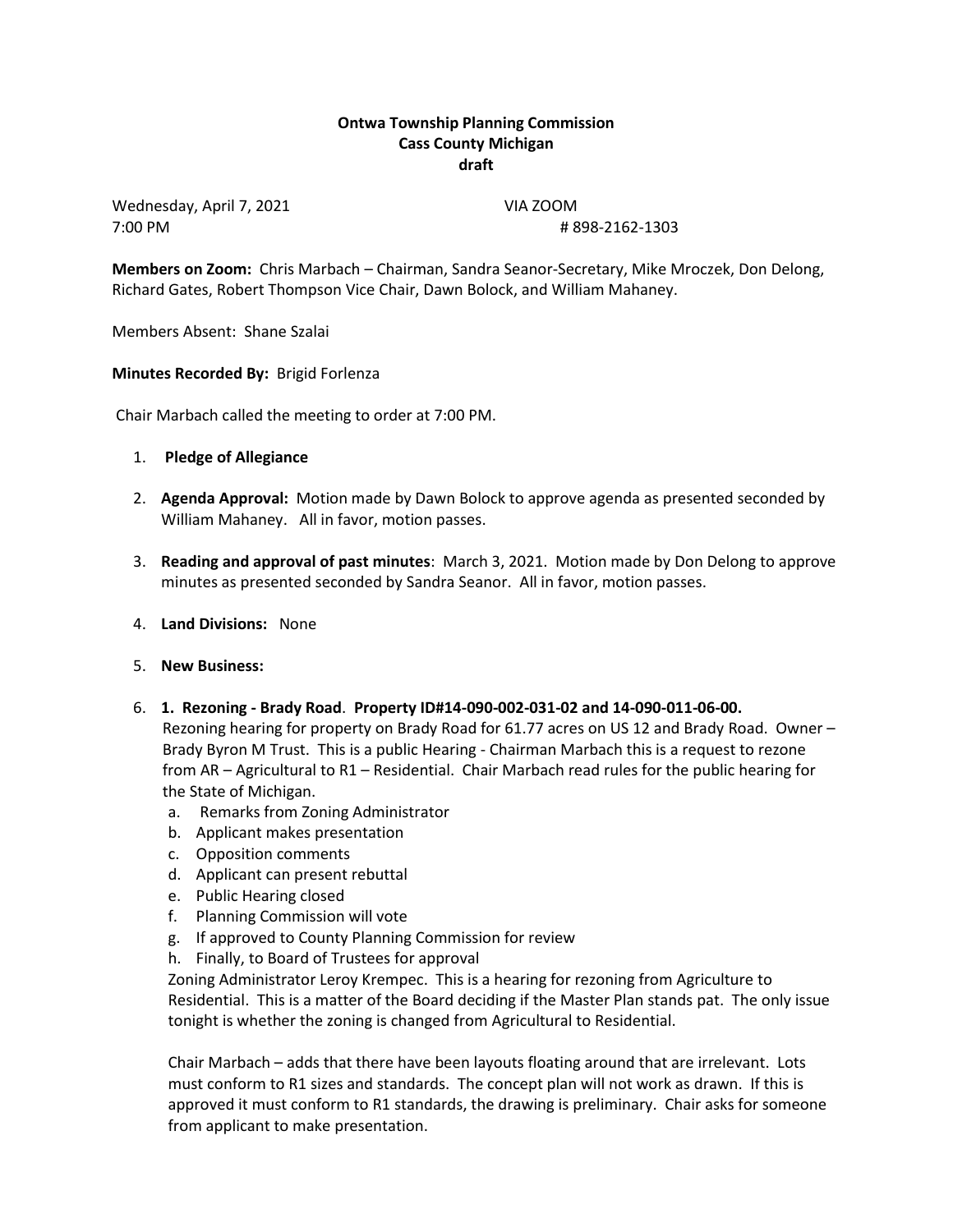Mike Danch - Danch Harner and Associates, 1633 Commerce Drive, South Bend, IN is representing the petitioner. Mainly trying to rezone 61.7 acres on north east corner of Brady Road and US 12 to take it to R1 for a residential development. The plan submitted is a concept – site condo and is subject to change. The plan seen is to give the board members a concept of what they would like to do with the property. Develop it for single family residences. The property is vacant, and they will maintain existing farm buildings. The property will be serviced by the sanitary sewer lines that exist on Brady road. Water will be from wells. They will meet R1 standards of 12,000 feet if connected to sanitary sewer. One access point out to Brady Road at this point. We are asking Planning Commission to give us favorable recommendation to the R1 selling standards.

Chair Marbach – informed that the standard for over forty lots is two entrances.

Pat Mathews – developer, feels it is an appropriate zoning for this property to be R1. Zoning consistent with area and there is tremendous demand for housing.

Craig Taelman – 52961 Winterberry Drive, South Bend, IN owns Touchstone Builders. There is a huge demand for housing and homes, creates 2.9 jobs per every home built.

Mason Rusk – 71781 Adams Road, Granger IN. The quality of soil is great for drainage. He is building on Brady road. The market is strong for homes. He is in favor and sees a great need for development.

Steve Smith – Realtor, Weichert. Owner of Irish Builder, 2010 Bovine Court, South Bend IN. In favor as a realtor there is a housing shortage. Desperate need for homes. Please respond to needs of citizens so they can have a home in Edwardsburg.

Nick Brady, 50569 Harborwood Court, Granger IN. He is the current property owner and wants everyone to know he is in favor of this. He is the trustee in charge of this property. It is not practical for him to maintain this property or lease it for farming. He has had multiple offers for this property and the person he wants to sell it to for development will be right for the community. This land has been in the family for 150 years. His father, Mr. Brady wanted to develop this property for the past thirty years.

Chair Marbach asked Planning Commission members for questions to applicant.

Member Dawn Bolock – What are average prices of homes as these lots are small? Answer - \$250,000 to \$350,000. Plan still on 130 homes? Answer – it will fit R1 requirements.

Member William Mahaney – Where will your second entrance be?

Chair Marbach – We are not approving a site plan this is for rezoning.

Member Sandra Seanor – As I understand this the future land use for this property in the Master Plan is R1. The current Master Plan and two prior Master Plans have had this property as R1.

Chair Marbach – This has been in three Master Plans as R1 for future land use – low density residential with no complaints.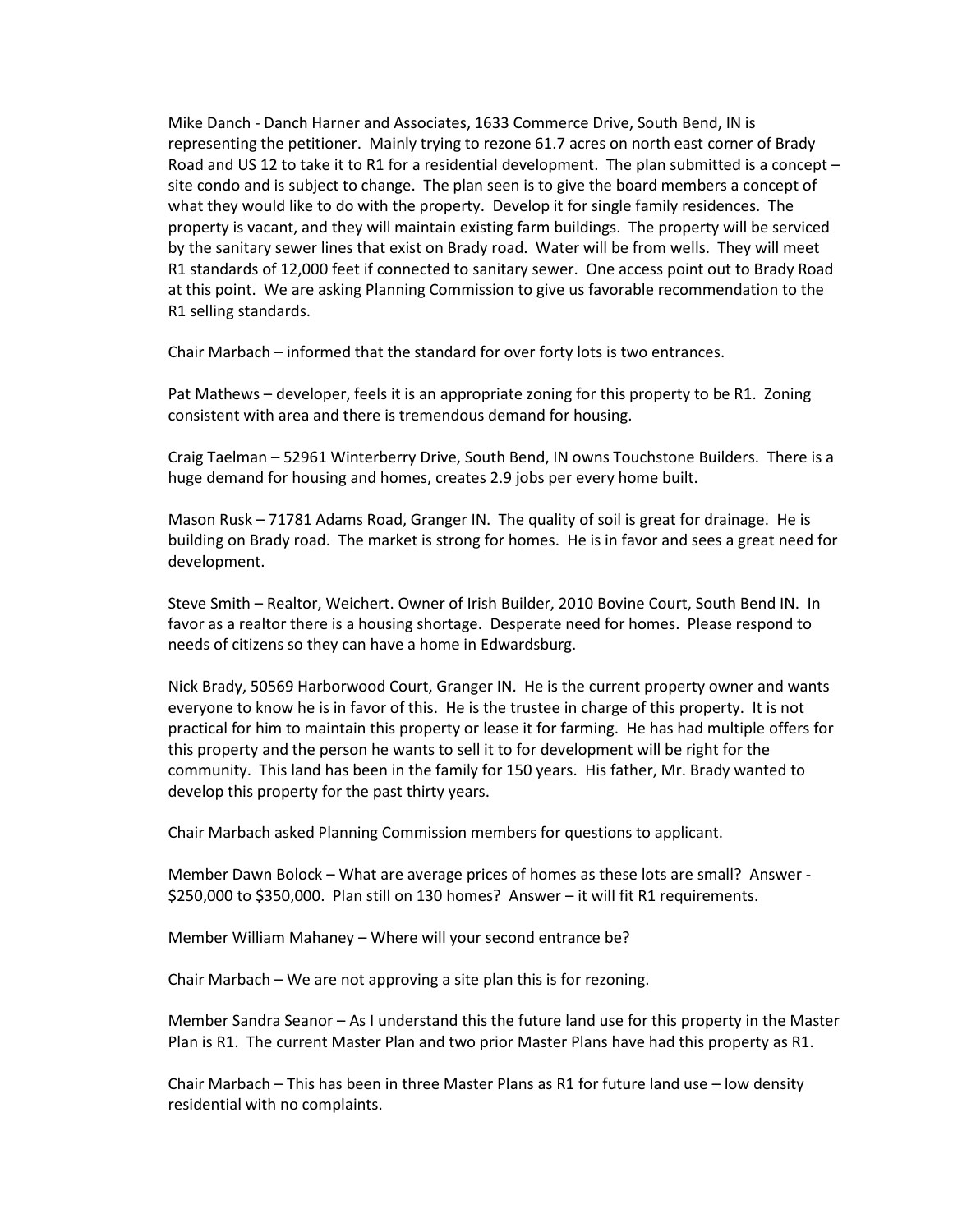Sandra Seanor – The only thing on table tonight is a conversation whether we move from AG to R1. There will be a site plan future date if we approve changing zoning.

Chair Marbach – that is correct, the zoning ordinances list the steps they must go through. There will be more public hearings regarding development.

Sandra Seanor – The site condo application is also available. Site Plan – they follow to get all information.

7:25 PM – Hearing no further questions Chair Marbach opens to the opposition. Please keep to 3 minutes.

Vicki Lints, 23597 South Shore Drive. Everyone that benefits from this project are all from out of state. She has turned in petition that opposes this project containing 47 signatures. The letter gave us no information other than agricultural to residential. There is no benefit for residents, and this will contain too much traffic. The congestion is too much on Brady Road, Eagle Lake Road, and South Shore Drive. The Board should represent us and the best interest of Ontwa Township. Hire more police there will be more break ins and crimes. Need more schools for children. Burden on taxpayers. Moved here for agricultural and rural. This should remain agricultural. The sewer system is not great to begin with and several times she has smelled sewage. What will this do to the lake. We need to protect environment. Destroy everything for the developers to make money.

Sandra Seanor – we are at six minutes.

Tom Pabreza – 68951 Brady Road, Edwardsburg. His property will abut development. Environmentally that land cannot support 130 homes. His issues are with land itself. He cannot say honestly, he is against this. Asked Nick to look at his father's original plan with two or three acres lots. Do not green light so many homes. Brady Road is a nightmare. Think not in terms of dollars and cents but environmentally.

Nancy Pabreza – 68951 Brady Road, Edwardsburg. Looked at Master Plan 2017 and we are deficient for starter homes. Master Plan Developments will be low density with green space. This plan does not reflect this. No mention of green space. One to five homes per acre is urban planning. When was this changed in Master Plan? She does not think Elkhart wants more sewage.

Chair Marbach – 2017 was last Master Plan. This was public notice and there was an online survey. The Master Plan was for whole township.

Polly Mitchell – 23633 South Shore Drive. Has three lots abut to this property. She agrees with others that we need to stay rural. She missed the property being changed in plan. Once you lose farmland you cannot turn it back. She asks that zoning thinks about this and doing something that you cannot undo.

Sandra Hagen – 23708 South Shore Drive. She is a commercial residential broker with Caldwell Banker. Her concern is Brady Road. The school creates backup traffic on Brady Road. She is not in favor of quantity of homes. This will create an increase of traffic on Eagle Lake. She must boat early to pull people on her boat. She is not in favor of so many homes.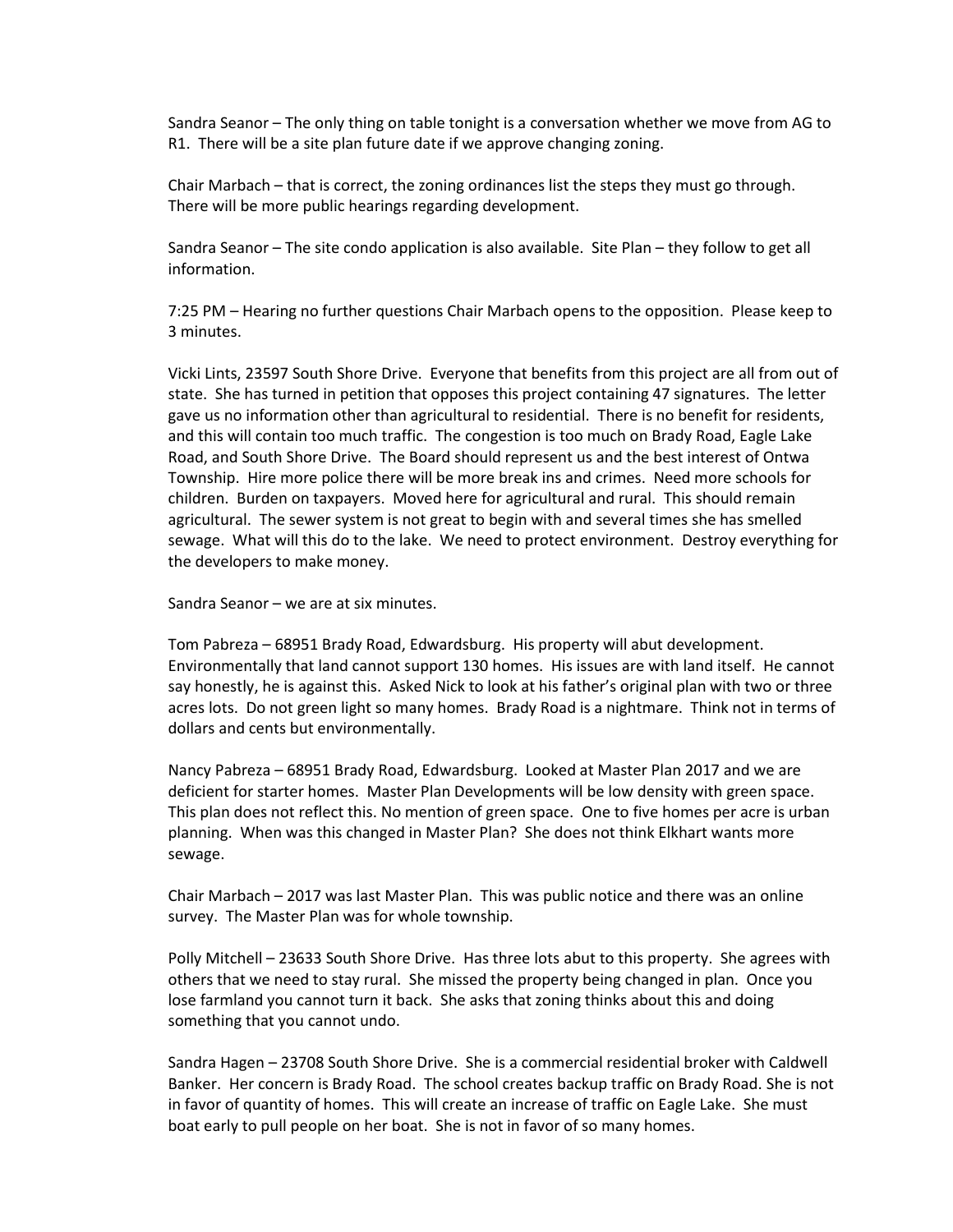Chair Marbach – there is no private lake access to this property. They would have to launch at Brady Road.

Nicole Nasco – 23664 South Shore Drive, as a current educator she is worried about the impact this would have on schools. How will they work with schools? How are they partnering with DNR regarding the increase of boat traffic on Eagle Lake? What is the plan with this development to not add stress to the sewer system? They do smell the sewer from time to time and it is disgusting. Is there enough well water? Lastly, why would you zone for another subdivision when we have had vacant lots in existing subdivisions – Chicago Trails, east and west end of Eagle Lake? We are speaking in opposition to this.

Dorothy Derringer – 23713 South Shore Drive, the developer said this creates jobs. The jobs are temporary not permanent.

Chair Marbach – 7:41PM Last call for opposition – None Do Planning Commission members have questions for opposition.

Sandra Seanor – Wants the folks here tonight to understand that if they do rezone tonight there will be another process. They will have a chance to speak to that. This group will need to come back to Planning Commission with a preliminary site plan.

Chair Marbach – If rezoned the preliminary site plan will address traffic, sewer capacity, drainage/retention, and road layouts. That would be the next step.

Bob Thompson – For the people's benefit will you touch on the site condo as an act for development. The development would not be condominiums.

Chair Marbach – In Michigan there are two methods to develop property.

- 1. Standard Subdivisions Process State Controls
- 2. Site Condominium Process More local control ownership is different and review process has more local control. It looks like a subdivision.

Chair Marbach – Master Plan Low Density. Residential 2 to 3 lots per acre for this district. 130 lots on 66 acres fits requirements. He does not believe it will be this many lots.

Sandra Seanor – this area has been identified for three master plans regarding land use.

Chair Marbach – this has been in the plan for fifteen years. The rezoning is a first step in process. If plan submitted does not work, it can be denied.

Bob Thompson – to further emphasize if he comes back with a plan that does not work it will not be approved.

Last call for opposition:

Amy Coughlin – 23718 South Shore Drive, talking tonight about R1 she understands R2 is less dense. Is R2 up for discussion as well?

Chair Marbach – the request is for R1. That is how it was noticed. As of tonight – no. It could be a factor of review.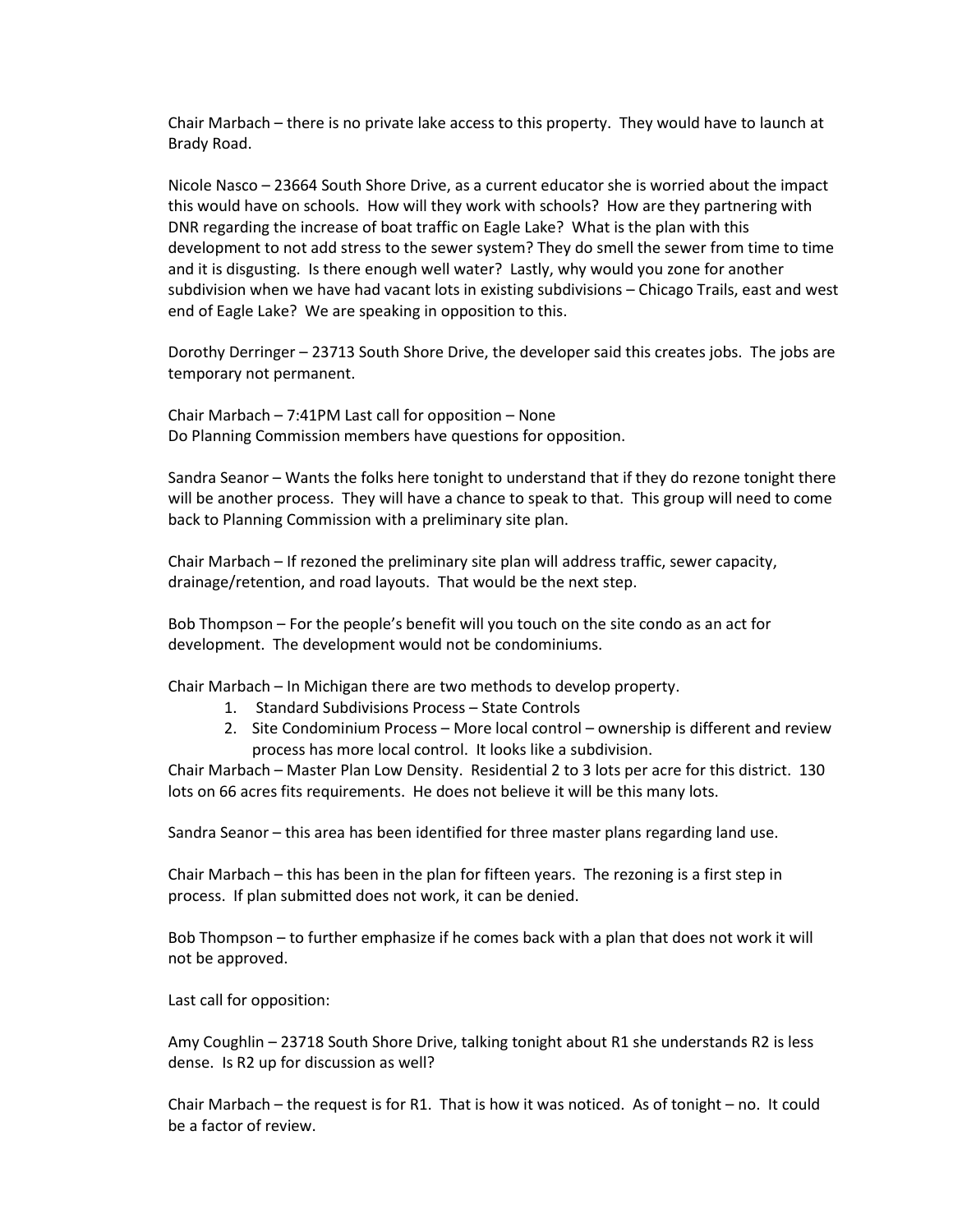Ms. Coughlin feels R2 sounds more in line with the Master Plan.

Vicki Lints – Question regarding sewer hook-up, will they have to pay?

Mike Mroczek – The sewer hook-ups will be at a cost to each home. An example is the east end, which is a current sewer extension.

7:55PM closed to opposition.

Rebuttal:

Mike Danch – they did look at Master Plan. This is a reasonable request. Fifty percent of township remains agricultural. The Master Plan looks at residential and expanded that. This will be single family houses. They will address traffic.

Pat Mathews – The developer – this is consistent with Master Plan. This will benefit community to create move-up housing. The burden on community will not be all at once. They anticipate 10 to 12 units per year for ten years in his opinion. Project will benefit community. The streets in development can be public or private. He would entertain community meeting, so they have input and to talk to developer.

Chair Marbach – this will be built in phases? Answer – correct.

William Mahaney – Will lots be sold to builders – who will build? Answer – This will be an open subdivision for any builders.

Sandra Seanor – Assume you will be working with CCRC and Joe Bellina. I would be cautious of a speed study.

Don Delong – Look at Master Plan and look at need for green space in the development.

Sandra Seanor – Motion to close public hearing seconded by Bob Thompson. All in favor motion passes.

Chair Marbach – We are back to Planning Members for this discussion and deliberation for this application. Rezone from AR to R1.

William Mahaney – I agree with some of the folks about rezoning. We have several subdivisions that are not full. Look at May Street, look at Chicago Trails. We have other developments that need to be filled first before we go out and rezone more land.

Sandra Seanor – proximity to school will be a driver.

William Mahaney – school buses are already a problem and traffic. We need to fill other developments first.

Chair Marbach – from process side the applicant will be back in front of the Planning Commission, the public, the sewer district, the health department, the road commission. They have lots of hoops to jump through if this is rezoned.